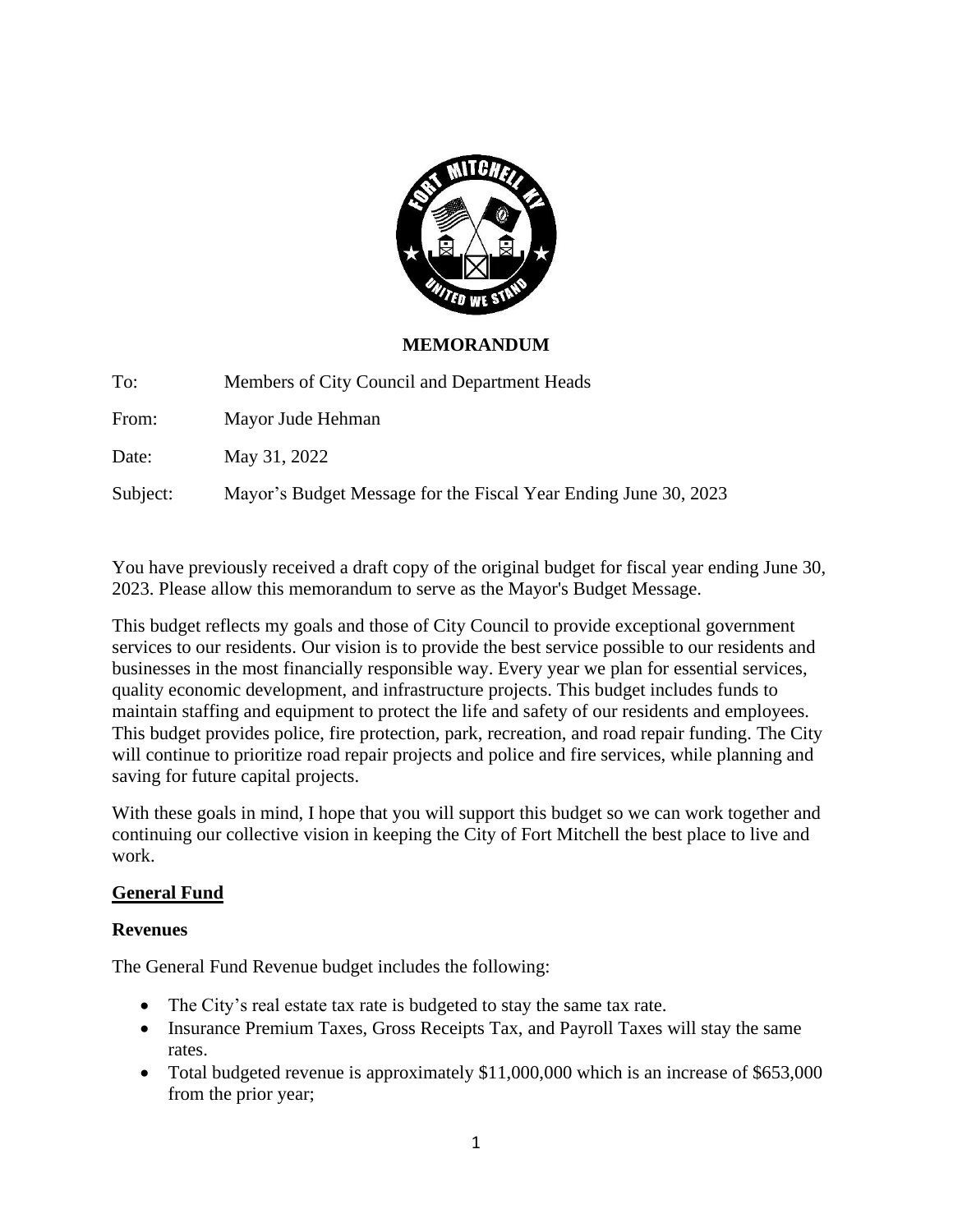- Total grant revenue is \$1,529,000 which includes \$534,000 from the American Rescue Plan Act funds for general government services, \$750,000 for a possible pass-through Community Development Block Grants for improvements to two nonprofit organizations within the City. The remaining grants are for police and fire payroll and equipment;
- A transfer from the Park Tax Fund to begin paying back the \$750,000 loan.

## **Expenses**

The General Fund Expense budget includes the following:

- Seven percent inflationary increase in employee wages
- Adjustments to police wages to be competitive in the Northern Kentucky market and to combat nationwide staffing shortages;
- Two percent increase in health insurance premiums;
- Phase III of the Dixie Highway tree removal and replacement;
- Increase the seasonal public works position to full-time to accomplish more road and sidewalk projects;
- Change the part-time administrative position to full-time to cover the increased staffing model of the Fire and EMS department.
- Recruitment coordinator, uniforms, tuition, and gear covered by the federal SAFER grant;
- Transfers of \$800,000 to the Capital Fund and \$700,000 to the Road Tax Fund to plan for future capital purchases and keep the City fiscally strong and responsible.

#### **Municipal Road Aid Fund**

The City has budgeted for the Bromley/Crescent Springs road project with Kenton County, a sidewalk inventory and maintenance plan along with various sidewalk replacement and repairs, and sidewalk construction between Grandview Drive and Fort Mitchell Place.

# **Park Tax Fund**

The Park Tax budget includes completing the General Ormsby Mitchell Park improvements based on City resident feedback. These improvements include making the park handicap accessible, resurfacing the tennis courts, and adding pickle ball courts, adding parking spots, realigning the baseball field, developing a walking trail, constructing a pavilion with restrooms, and installing new playground equipment.

#### **Road Tax Fund**

Maintaining roads is always a priority of the City. This budget includes the repair of miscellaneous curbs on Dixie Highway, sewer repairs and partial reconstruction of Grace Avenue, reconstruction of Requardt Avenue, Virginia Avenue resurfacing, Cornell Avenue extension reconstruction, Dale Court resurfacing, Avon Drive and Summit Avenue resurfacing, Chelsea Lane Concrete repair, and Royal Drive reconstruction.